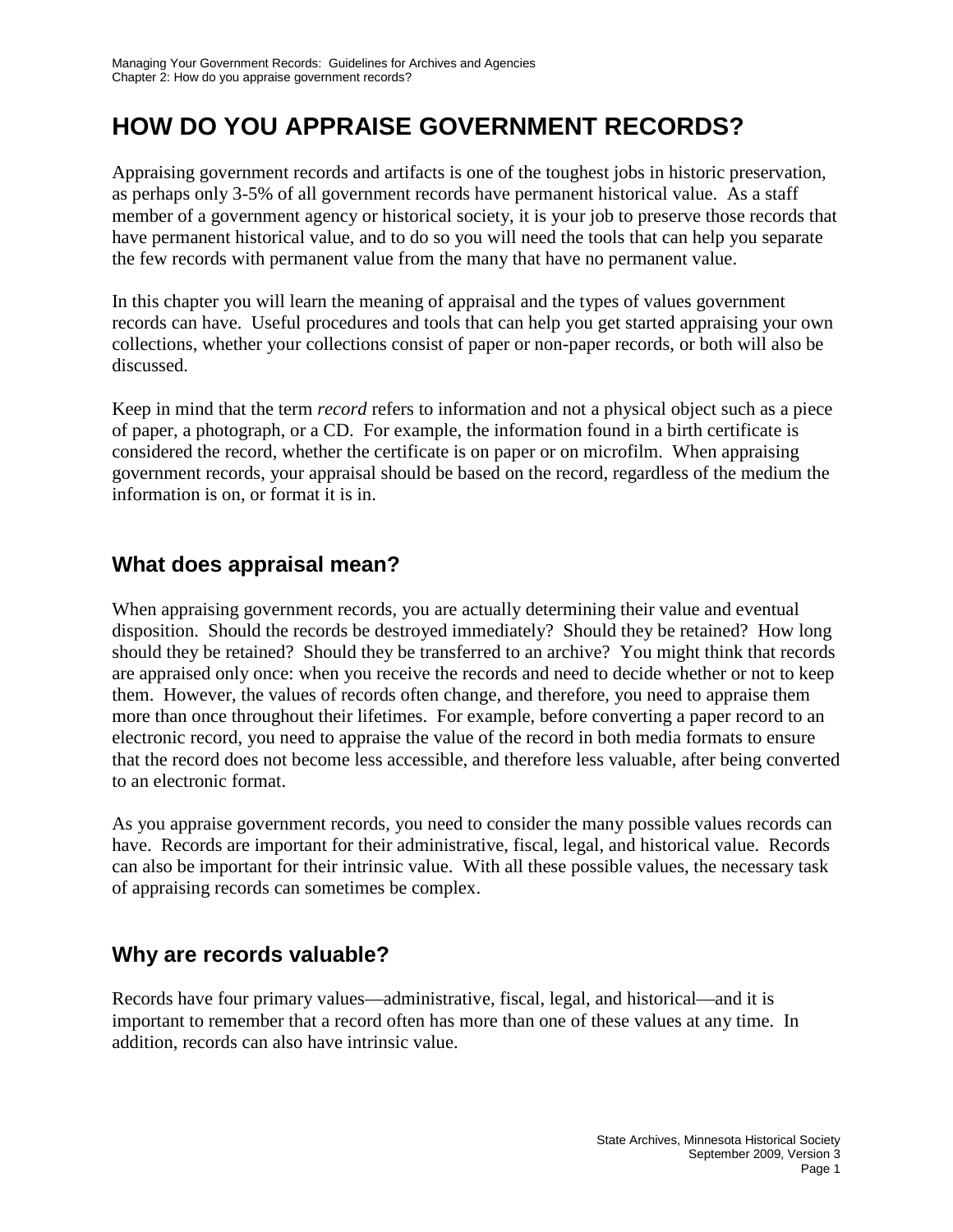### **Administrative Value**

Records with administrative value typically pertain to the origin, development, activities, accomplishments, and functions of an agency. Examples of such records include:

- Annual reports from a county highway department
- Correspondence from a city clerk
- Minutes from a town board meeting
- Policy and procedures manuals for a school district

## **Fiscal Value**

Records with fiscal value are often needed for audit purposes. It is necessary to consider federal and state requirements when determining retention periods for records with fiscal value. In Minnesota, the State Auditor requires that you retain local government fiscal records for a minimum of six years, while the Legislative Auditor requires you retain state government fiscal records for a minimum of four years. Examples of records that have fiscal value include:

- Accounting records
- Audit reports
- Budgets
- Grant agreements
- Ledgers
- Payroll records
- Vouchers

## **Legal Value**

Legal value refers to the "usefulness or significance of records to document and protect the rights and interests of an individual or organization, to provide for defense in litigation, to demonstrate compliance with laws and regulations, or to meet other legal needs."<sup>[1](#page-1-0)</sup> Examples of such records include agreements, civil and criminal case files from district courts, contracts, leases, city ordinances, personnel records, land records from county recorders, township road records, and naturalization papers.

### **Historical Value**

Records with historical value are important as they provide information about our past and help guide us into the future. They document the development of government and its policies, provide unique evidence of the lives and activities of people, describe social and economic conditions, and record the development of community and business. They are important to students, researchers, historians, citizens, and local governments. Some historical records must be retained permanently. Examples of records that have historical value include:

- Annual reports
- Birth and death records
- Selected correspondence

<span id="page-1-0"></span><sup>&</sup>lt;sup>1</sup> Pearce-Moses, Richard. *A Glossary of Archival and Records Terminology: Legal Value*. Society of American Archivists. 2005. [http://www.archivists.org/glossary/term\\_details.asp?DefinitionKey=256](http://www.archivists.org/glossary/term_details.asp?DefinitionKey=256)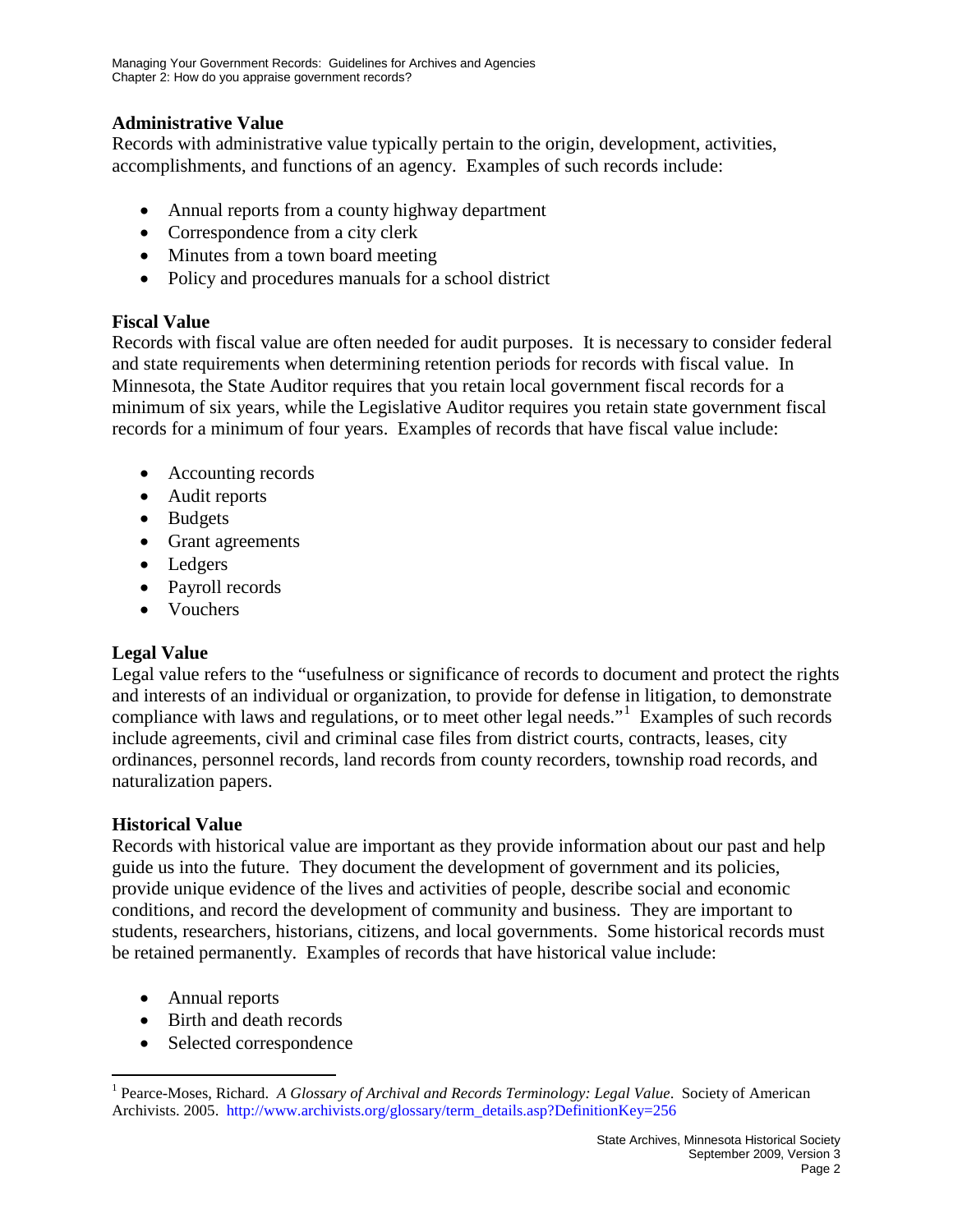- Hearing transcripts
- Meeting minutes
- Photographs

As a records custodian, it is important for you to remember that the definition of a historically valuable record can change dramatically over time, and you therefore need to appraise records continually. For instance, interest in women's, ethnic, and labor history has grown tremendously, making records that pertain to these subjects far more valuable today than they were perceived half a century ago.

### **Intrinsic Value**

Records with intrinsic value have unique characteristics that make them interesting and worthy of retention. A record might have intrinsic value because of it's:

- Age or time period
- Association with a particular geographical location
- Association with famous people
- Unusual physical or aesthetic qualities
- Description of important or controversial issues
- Coverage of historical events
- Exhibit potential
- Unique or special content
- Creation under unusual circumstances
- Signatures or attached seals

Examples of such records include Minnesota territorial records, township citizen petitions, city council proclamations, school certificates, and hand-drawn maps from county surveyors.

## **What is the recommended appraisal process?**

Your organization's mission and collection policy define what records you are interested in collecting and retaining at your institution and identify priority subjects and the types of materials you believe are most likely to yield information of value for future use. Appraisal is guided by these policies and is the process by which selection is made.

At first, appraising your records might seem like an overwhelming task. For this reason, the Minnesota Historical Society has created a helpful tool that will make the appraisal job easier: the *Appraisal Checklist<sup>[2](#page-2-0)</sup>*. This checklist can be used for any quantity of records, from just a handful of documents to a basement vault filled with many types of records. This checklist provides a systematic way to arrange and identify records, making a large project easier to manage.

<span id="page-2-0"></span> <sup>2</sup> Minnesota Historical Society. *Appraisal Checklist*. State Archives Department. March 19, 2003. [http://www.mnhs.org/preserve/records/docs\\_pdfs/recordservices/appchecklist.pdf](http://www.mnhs.org/preserve/records/docs_pdfs/recordservices/appchecklist.pdf)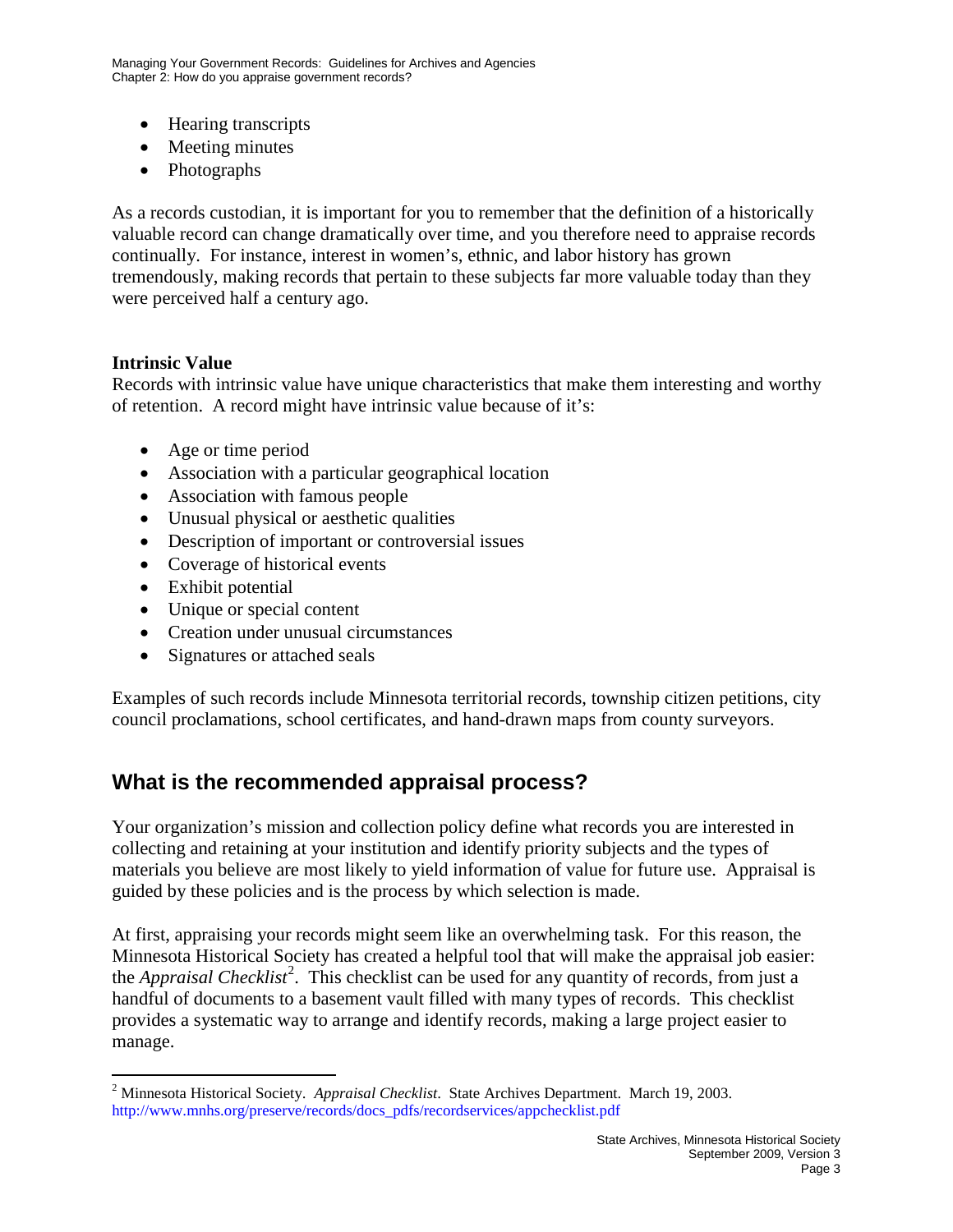A summary of the appraisal process is provided here:

- 1. Separate records from nonrecords. When separating records you should keep track of records series, collect key record information, and weed out obvious duplicates. Records series refers to a group of records that were created, arranged, and maintained as a group because they relate to a particular subject or function. Examples of records series include:
	- Town clerk record books
	- Township invoices
	- City council ordinances
	- City manager correspondence
	- County board minutes
	- County auditor tax lists
	- School superintendent correspondence
	- School district permanent pupil cards

You should also collect key information as you separate records from nonrecords. Key information includes the:

- Department or office that created the records
- Arrangement of the records
- Physical condition of the records
- Media of the records (for example paper, microfilm, photographic, or electronic)
- Topics—especially those of special importance—covered in the records
- Date span of the records (earliest to most recent)
- Principal correspondents, if relevant
- Uniqueness of records
- 2. Group similar records together.
- 3. Create records retention schedules based on the value of the records.
- 4. Re-house the records. Use boxes and folders as necessary. Refer to Chapter 5 of these guidelines (*How do you preserve and store government records?)*.
- 5. Compile a detailed inventory of the records. Refer to Chapter 5 of these guidelines (*How do you preserve and store government records?)*.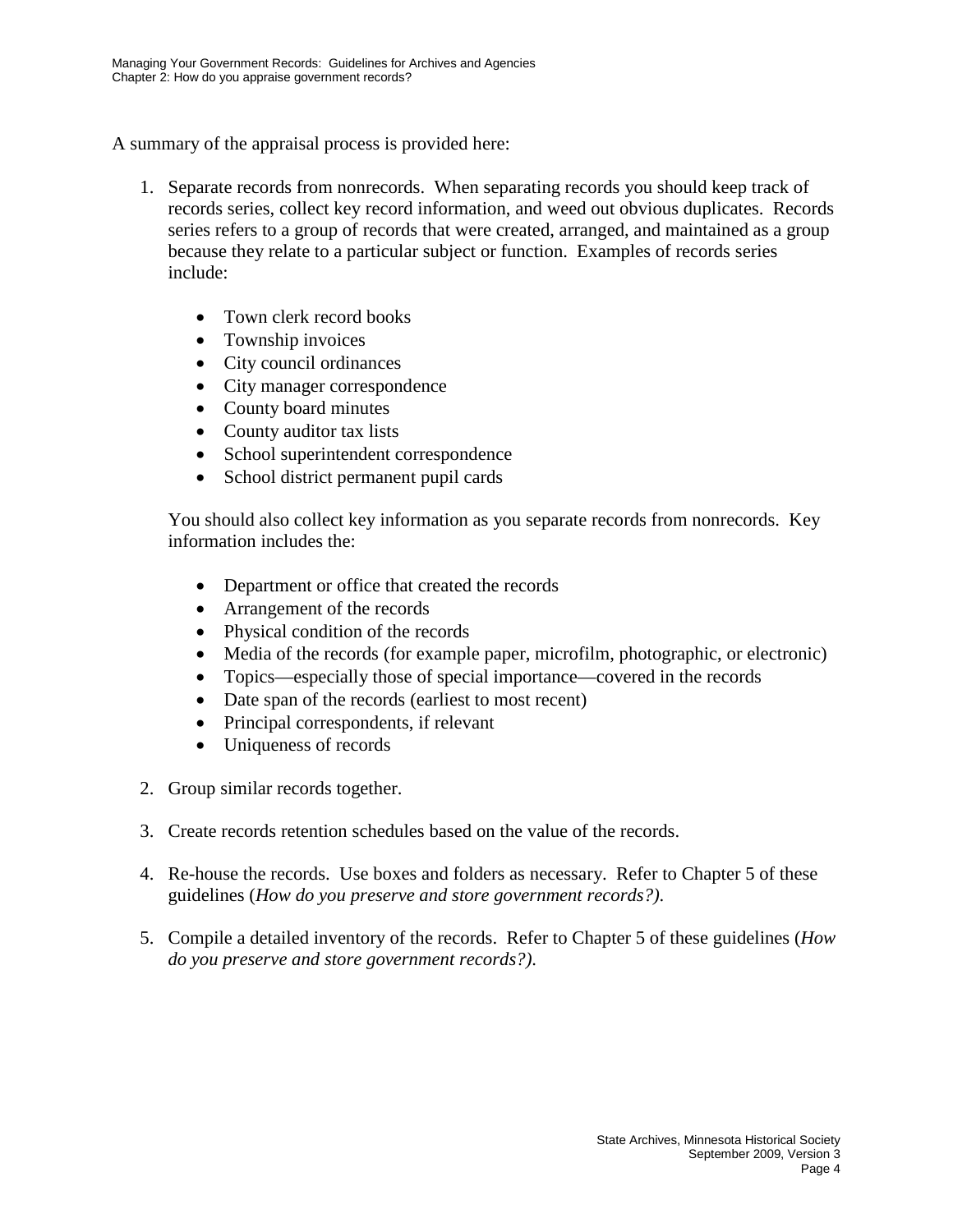## **What other appraisal considerations are important?**

When you start looking at records appraisal issues within your organization, begin by considering the broader issues, asking questions such as these:

- Do you have a collection policy that provides guidance for appraising records?
- Do the records fit into your collection scope?
- How much will it cost to process and preserve the records?
- Are the records in a physical condition that allows them to be used?

After dealing with the broader issues, spend time on more specific issues by asking questions such as these:

- Does an appropriate records retention schedule for the records exist?
- Is the information in the records available in another location or format?
- Will restrictions on use lessen the value of the records?
- Are you in compliance with the Minnesota Government Data Practices Act? (See Chapter 6 of these guidelines [*How do you provide access to government records?*]).
- How may researchers use the records?

You should have an organizational mission statement and collections policy that specifies the nature of the records you wish to collect and preserve. Your collections policy should take into consideration the resources you have available for collecting and preserving records, such as staff, talent, available space, and funds. The Wisconsin State Historical Society has a practical and easy-to-follow manual<sup>[3](#page-4-0)</sup> that will help you create a collection development policy for your historical records.

## **How do you appraise non-paper records?**

When appraising non-paper records, you need to understand and evaluate issues concerning technology. The two important steps in appraising non-paper records are:

- 1. Appraise the informational value of the records. It is important to remember that your appraisal should be based on records content, regardless of the media.
- 2. Analyze the technical nature of the records, including the cost of acquiring, processing, preserving, and servicing the records. Know if the records are dependent on particular technology, and determine if the records are best stored on their current media. Ask yourself such questions as these:
	- Are the records physically stable?

<span id="page-4-0"></span> <sup>3</sup> Wisconsin Historical Records Advisory Board Wisconsin Association of Public Librarians. *Creating a Collection Development Policy for Local Historical Records in Public Libraries*. April 1998. <http://www.wisconsinhistory.org/libraryarchives/whrab/wapl.pdf>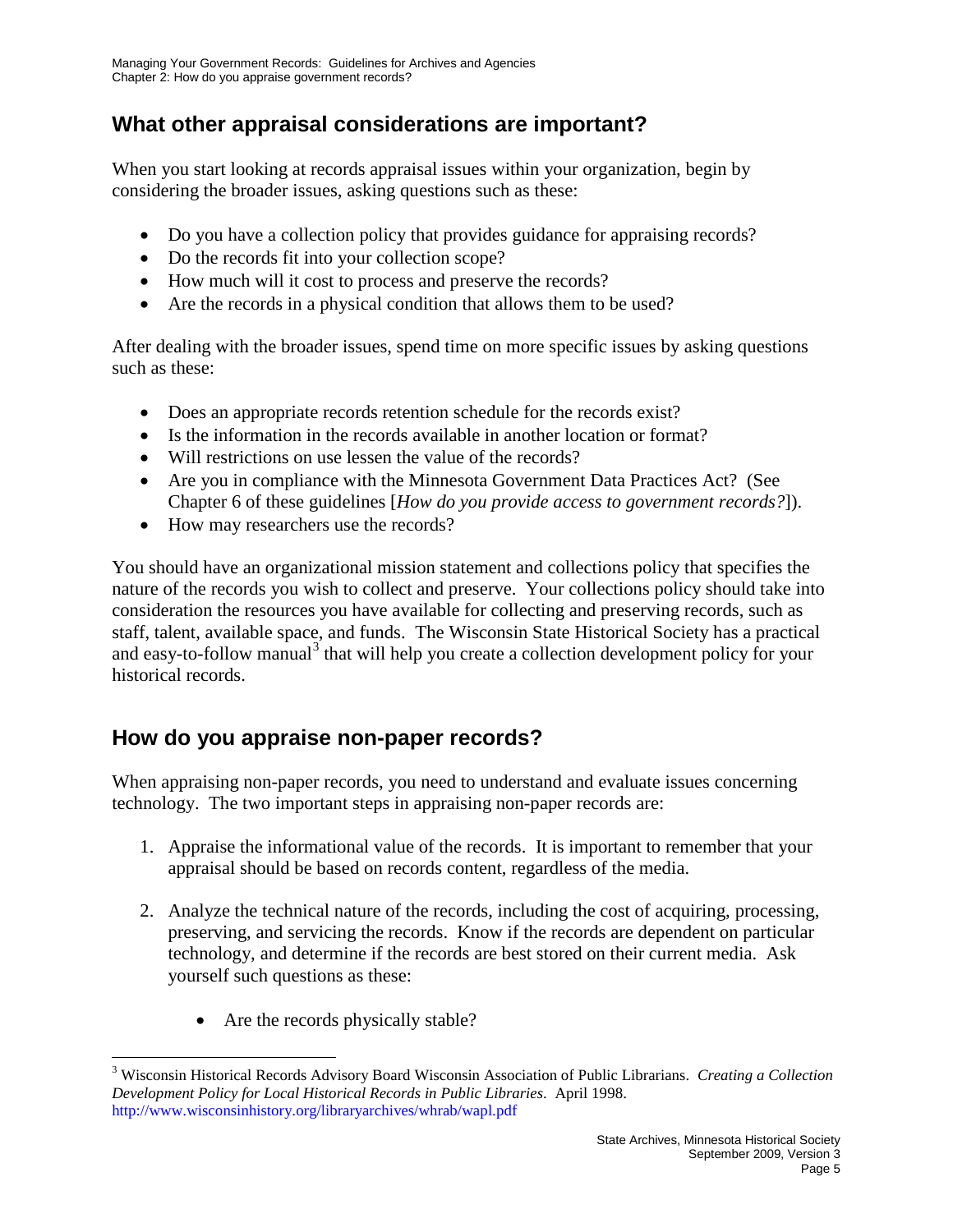- What are the storage costs?
- Will you be able to migrate records information from one medium or format to another one?
- Will the technology become obsolete making the record inaccessible?

For more information please review Challenges in Managing Records in the  $21<sup>st</sup>$  Century<sup>[4](#page-5-0)</sup> produced by the National Electronic Commerce Coordinating Council (NECCC) Analysis of State Records Laws Work Group.

## **What factors should you consider when appraising certain types of non-paper records?**

All types of records have their own specific appraisal issues that you need to be aware of. Here we discuss specific appraisal issues associated with audio and video tapes, electronic records, microform, motion picture film, oversized documents, and photographic materials.

### **Audio tapes**

Audio tapes often have unique value because of the informational, artistic, and cultural nature of their content. You might find that selecting the tapes you want to retain is a difficult and timeconsuming task.

#### **Video Tapes**

Video tapes often have value because of the informational, artistic, and cultural nature of their content. You might find that selecting the tapes you want to retain is a difficult and timeconsuming task.

#### **Electronic Records**

When appraising electronic records, you need to consider the information system that created, stores, displays, and processes the record. Also, be aware that the cost of preserving electronic records can be high because of the need to migrate data and to periodically upgrade hardware and software. You will need to decide who will manage the records and where you will store the official copies. Documentation, such as computer system manuals, metadata, and in-house procedures, must be kept to assist in reading and using the electronic records. You will also need to determine the format of the official record copy.

#### **Microfilm and Microfiche**

The cost of preserving and storing microfilm and microfiche can be high, and if you wish to do so, you will need to purchase and maintain an appropriate microfilm reader. When appraising this type of record, you will need to consider the readability of and any damage to the microfilm.

<span id="page-5-0"></span> <sup>4</sup> National Electronic Commerce Coordinating Council (NECCC). *Challenges in Managing Records in the 21st Century*. NECCC Analysis of State Records Laws Work Group. 2004. [http://rpm.lib.az.us/papers/Challenges\\_in\\_El\\_Records.pdf](http://rpm.lib.az.us/papers/Challenges_in_El_Records.pdf)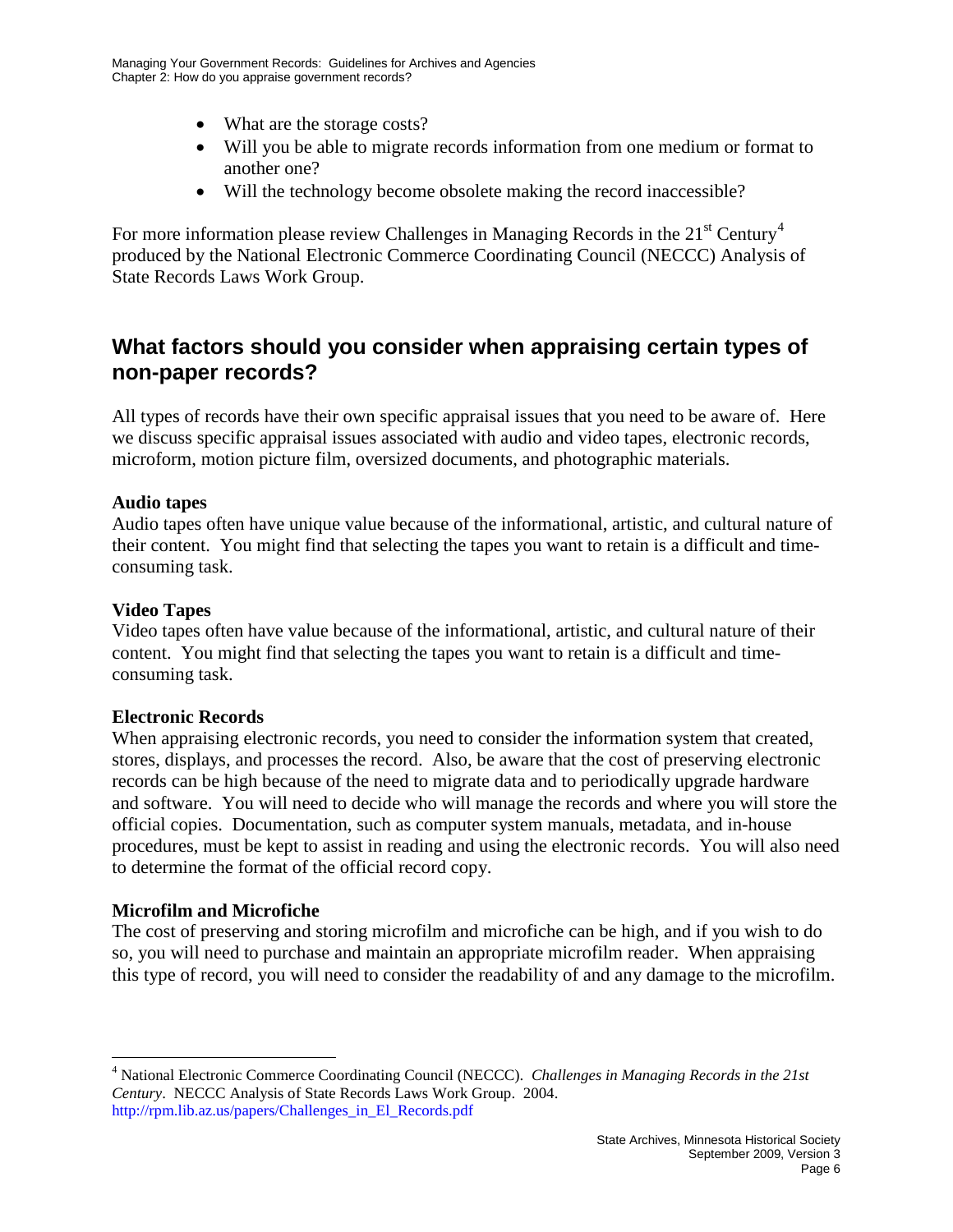#### **Motion Picture Films**

Motion picture films often have unique value because of the informational, artistic, and cultural nature of their content. Reviewing and selecting films for retention might be difficult and timeconsuming.

#### **Oversized Documents**

Oversized documents, such as maps and architectural drawings, can be inconvenient to preserve and store. They have more value when they provide unique information and when they are accompanied by related documents such as correspondence, reports, and specifications. Final drawings are preferred over preliminary drawings.

#### **Photographic Material**

Photographs and negatives often have more informational than evidential value. Proper exposure, clear focus, good composition, and complete identifying information (such as subject, photographer, date, and location) have an important impact on your appraisal. Refer to your collections policy to help you decide what photographic materials to keep. It is important to remember that photographic materials will disintegrate over time, and camera negatives and first-generation prints are always preferred.

## **What tools can I use to appraise government records?**

The State Archives has several tools are readily available to help you appraise government records including worksheets, forms, and information leaflets. A select few are discussed below.

### Appraisal Checklist<sup>[5](#page-6-0)</sup>

As described earlier, a practical and an easy-to-use tool is the *Appraisal Checklist* available from the State Archives.

### **Electronic Records Inventory Worksheet**<sup>[6](#page-6-1)</sup>

A tool to help gather and identify general information about electronic records as well as information surrounding records management concerns and hardware, software and media information of the record set in question.

### **Records Retention Schedules and Forms[7](#page-6-2)**

Records retention schedules provide you with a plan for managing government records. General records retention schedules give you minimum retention periods for records based on the records' administrative, fiscal, legal, and historical value. It is important to remember that the retention period pertains to the content of the records, regardless of the records' media or format.

<span id="page-6-0"></span> <sup>5</sup> Minnesota Historical Society. *Appraisal Checklist*. State Archives Department. March 19, 2003. [http://www.mnhs.org/preserve/records/docs\\_pdfs/recordservices/appchecklist.pdf](http://www.mnhs.org/preserve/records/docs_pdfs/recordservices/appchecklist.pdf)

<span id="page-6-1"></span><sup>6</sup> Minnesota Historical Society. *Electronic Records Inventory Sheet*. State Archives Department. June 10, 2004. [http://www.mnhs.org/preserve/records/docs\\_pdfs/ErecsInventory.pdf](http://www.mnhs.org/preserve/records/docs_pdfs/ErecsInventory.pdf)

<span id="page-6-2"></span><sup>7</sup> Minnesota Historical Society. *General Records Retention Schedules Available Online*. State Archives Department. August 24, 2009. <http://www.mnhs.org/preserve/records/retentionsched.html>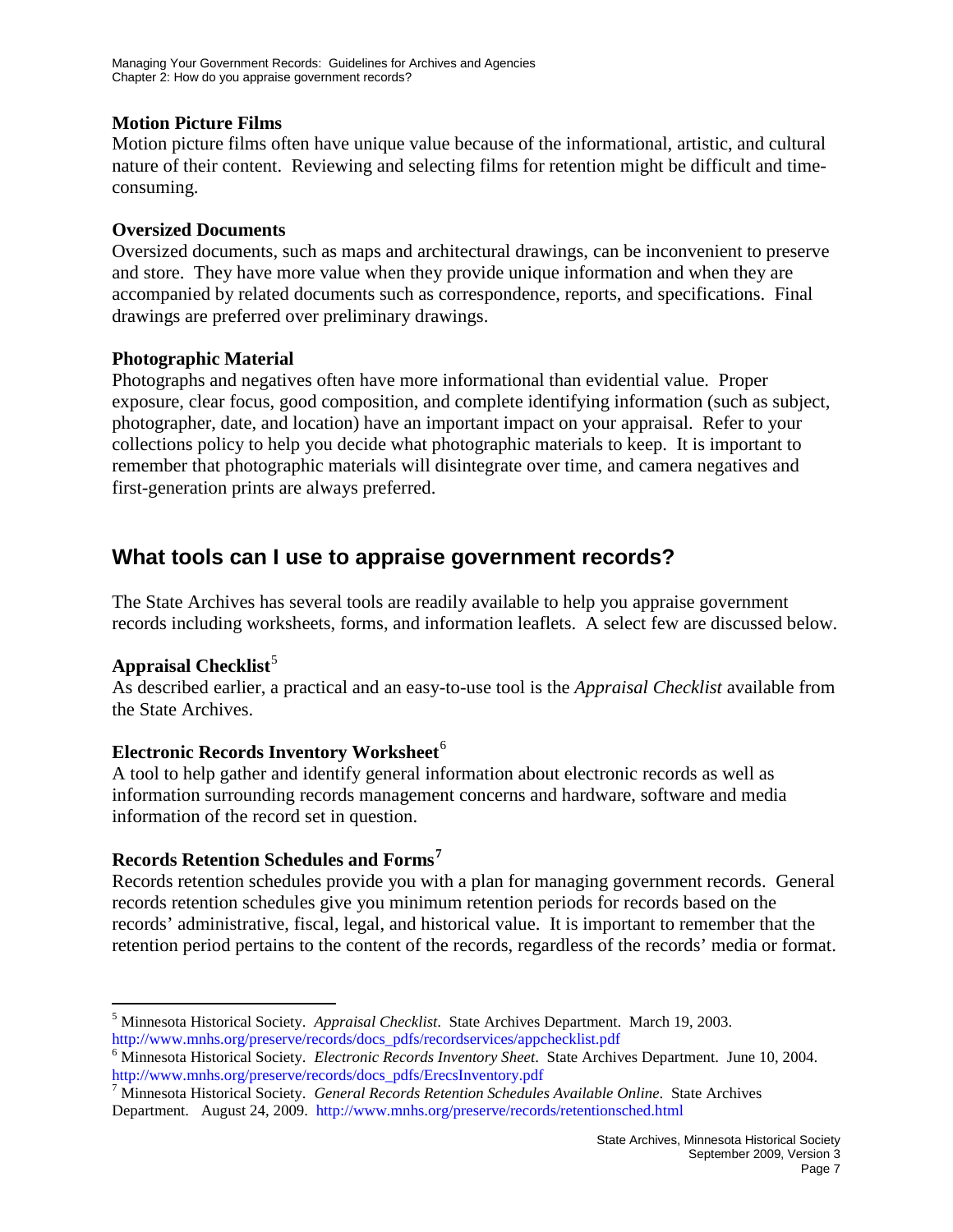The State Archives maintains a website<sup>[8](#page-7-0)</sup> of retention schedule information, including schedules for Minnesota counties, cities, townships, school districts, district courts, human resources schedules for state agencies, and financial schedules for state agencies. Following these schedules can help you dispose of records according to state law. (Review the records management statute M.S. 138.17<sup>[9](#page-7-1)</sup>.)

State or local government agencies may create their own records retention schedules, but each schedule must be reviewed and approved prior to use. To create your own records retention schedule, you must first submit three signed copies of your proposed schedule to the State Archives of the Minnesota Historical Society<sup>10</sup>. The State Archives will review the schedule, and then submit it to the Records Disposition Panel for final review and approval. Once the schedule is approved, a copy will be returned to your agency. A blank records retention schedule form, with instructions, is available on the State Archives web site $11$ .

## *Application for Authority to Dispose of Records* **Form**

The *Application for Authority to Dispose of Records*<sup>[12](#page-7-4)</sup> form is a means of disposing records that are not covered in any records retention schedule. It is your responsibility to fill out the form completely and submit it to the State Archives. The State Archives will then secure the signatures of the Records Disposition Panel members and return the form to you.

## **Government Records Information Leaflets**

The State Archives provides government records information leaflets that identify the most historically valuable records created or preserved by local government units. The following leaflets are available on the State Archives web site.<sup>[13](#page-7-5)</sup>

- *1. Township Records*
- *2. School District Records*
- *3. Records of the County Superintendent of Schools*
- *4. Municipal Records*
- *5. Law Enforcement Records*
- *6. County Auditor Records*
- *7. Public Library Records*
- *8. Records of Public Health Care Facilities*
- *9. Records of Heritage Preservation Commissions*
- *10. Watershed District and Soil and Water Conservation District Records*

<span id="page-7-0"></span> <sup>8</sup> Minnesota Historical Society. *General Records Retention Schedules Available Online*. State Archives

<span id="page-7-1"></span>Department. August 24, 2009.<http://www.mnhs.org/preserve/records/retentionsched.html><br><sup>9</sup> Minnesota Office of the Revisor of Statutes. *2008 Minnesota Statutes: 138.17 Government Records; <br><i>Administration.* https://www.rev

<span id="page-7-2"></span><sup>&</sup>lt;sup>10</sup> Minnesota Historical Society, 345 Kellogg Boulevard West, Saint Paul, MN 55102-1906<br><sup>11</sup> Minnesota Historical Society. *Record Services: Forms*. State Archives Department. September 2009.

<span id="page-7-3"></span><http://www.mnhs.org/preserve/records/recser.html#forms>

<span id="page-7-4"></span><sup>&</sup>lt;sup>12</sup> Minnesota Historical Society. *Application for Authority to Dispose of Records*. State Archives Department. June 1997. http://www.mnhs.org/preserve/records/docs pdfs/PR1form.pdf

<span id="page-7-5"></span><sup>&</sup>lt;sup>13</sup> Minnesota Historical Society. *Record Services: Related Links*. State Archives Department. March 10, 2009. <http://www.mnhs.org/preserve/records/recser.html#info>